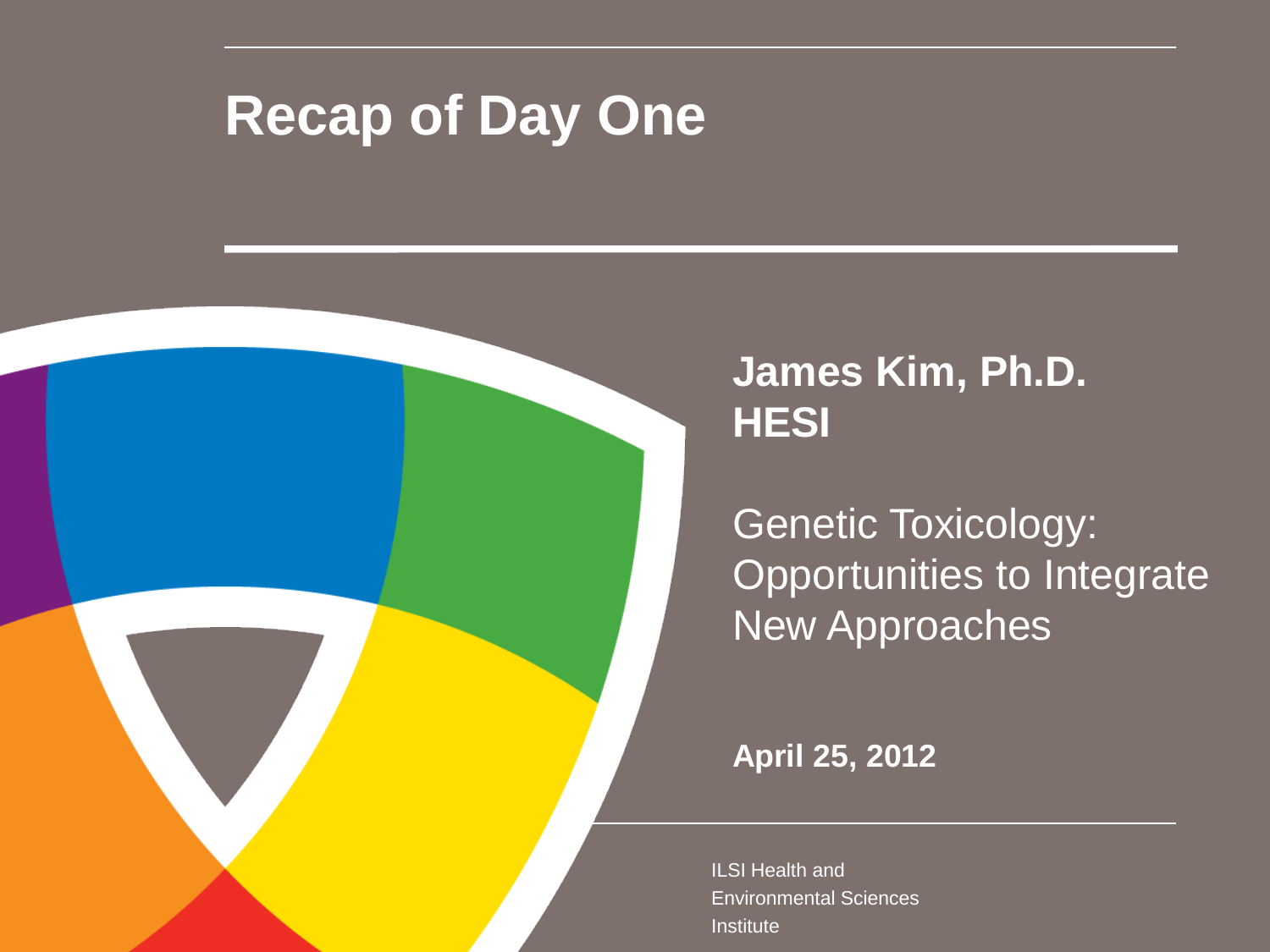## **Session 1: Alternative experimental models to improve genetic toxicity testing**

- **Introduction**  *Dr. Marilyn Aardema (BioReliance, USA)*
- **Overview of the use of 3-dimensional tissue constructs for genotoxicity testing**
	- *Dr. Stefan Pfuhler (Procter & Gamble, USA)*
- **Development of in vitro toxicity testing using hepatocytes differentiated from human stem cells**

– *Dr. Seiichi Ishida (NIHS, Japan)*

- **Humanized models in toxicology and their applications to hazard characterization and risk assessment** 
	- *Dr. Darrell Boverhof (Dow Chemical, USA)*
- **Session 1 Discussion**—SWOT analyses